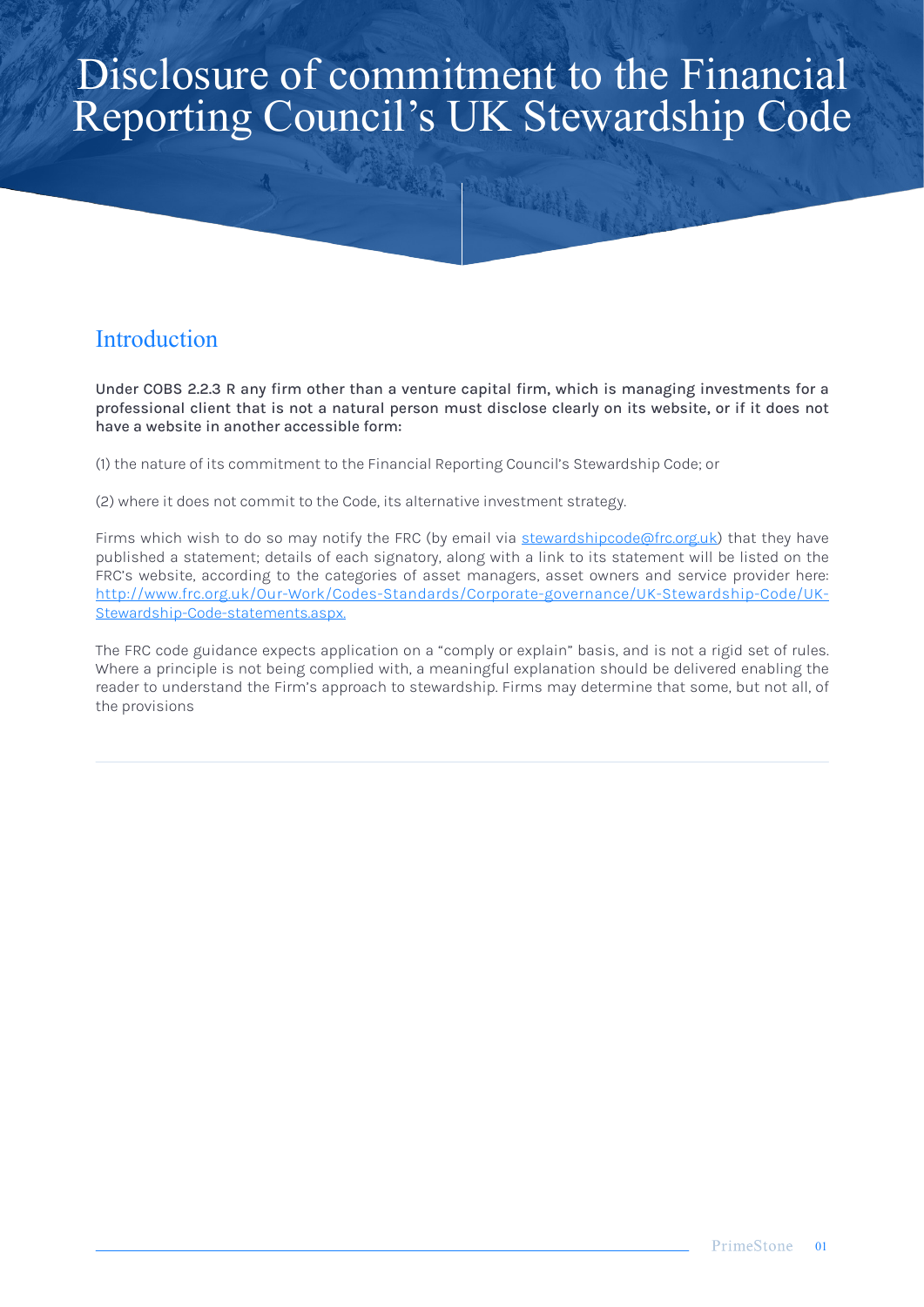# PrimeStone Capital LLP's Statement of Commitment to the UK Stewardship Code

TARKER MARINER

PrimeStone Capital LLP ("PrimeStone" or "the firm") provides discretionary investment management services to a variety of clients, including institutional investors.

Under COBS 2.2.3R of the FCA Handbook we are required to make a public disclosure in relation to the nature of our commitment to the UK Financial Reporting Council's Stewardship Code ("the Code"), published in July 2010, and updated in September 2012.

The Code was published by the FRC, the United Kingdom's independent regulator responsible for promoting high quality corporate governance and reporting in order to foster investment. The Code is directed at asset owners and asset managers with equity holdings in UK-listed companies and aims to enhance the quality of engagement between institutional investors and companies they invest in.

Engagement includes pursuing purposeful dialogue on strategy, performance and the management of risk, as well as on issues that are the immediate subject of votes at general meetings.

PrimeStone supports the principles underlying the Code and believes firmly in the importance of corporate governance driven by strong boards and executive leadership and sound governance policies that protect and enhance long term shareholder value.

# Principle 1

### Institutional investors should publicly disclose their policy on how they will discharge their stewardship responsibilities.

We support the purpose of the UK Stewardship Code and believe regular dialogue with investee companies is a key component of our investment process and helps develop our knowledge of the investee's business strategy, performance, future prospects, attitude to risk, capital structure, board cohesion and corporate governance, including culture and remuneration.

Dialogue with investee companies allows us to convey our views on our investment and, where necessary, we will intervene by raising our concerns with the board and its representatives. In the exceptional circumstances outlined below we may engage with other investors to raise our mutual concerns. We acknowledge that investee company management may have more information at their disposal and that may justify variance from UK corporate Governance practices. However, should our concerns remain unresolved, it may sufficiently alter the original investment hypothesis such that we decide to sell or reduce our investment.

Stewardship considerations are an integral part of our investment process. We record all interactions with investee companies and the investment team considers each investment on a regular basis. In this way we seek to ensure the investee board and management comply with relevant governance codes.

We endeavour to exercise proxy votes at all shareholder meetings where we are authorised to by our clients. Where so authorised, our investment managers make voting decisions based on our knowledge of the investee company and the dialogue described above. We may also refer to independent research from voting advisory services in reaching a voting decision. We periodically report on our proxy voting decisions to our clients.

We do not outsource any activities we understand to be relevant to stewardship.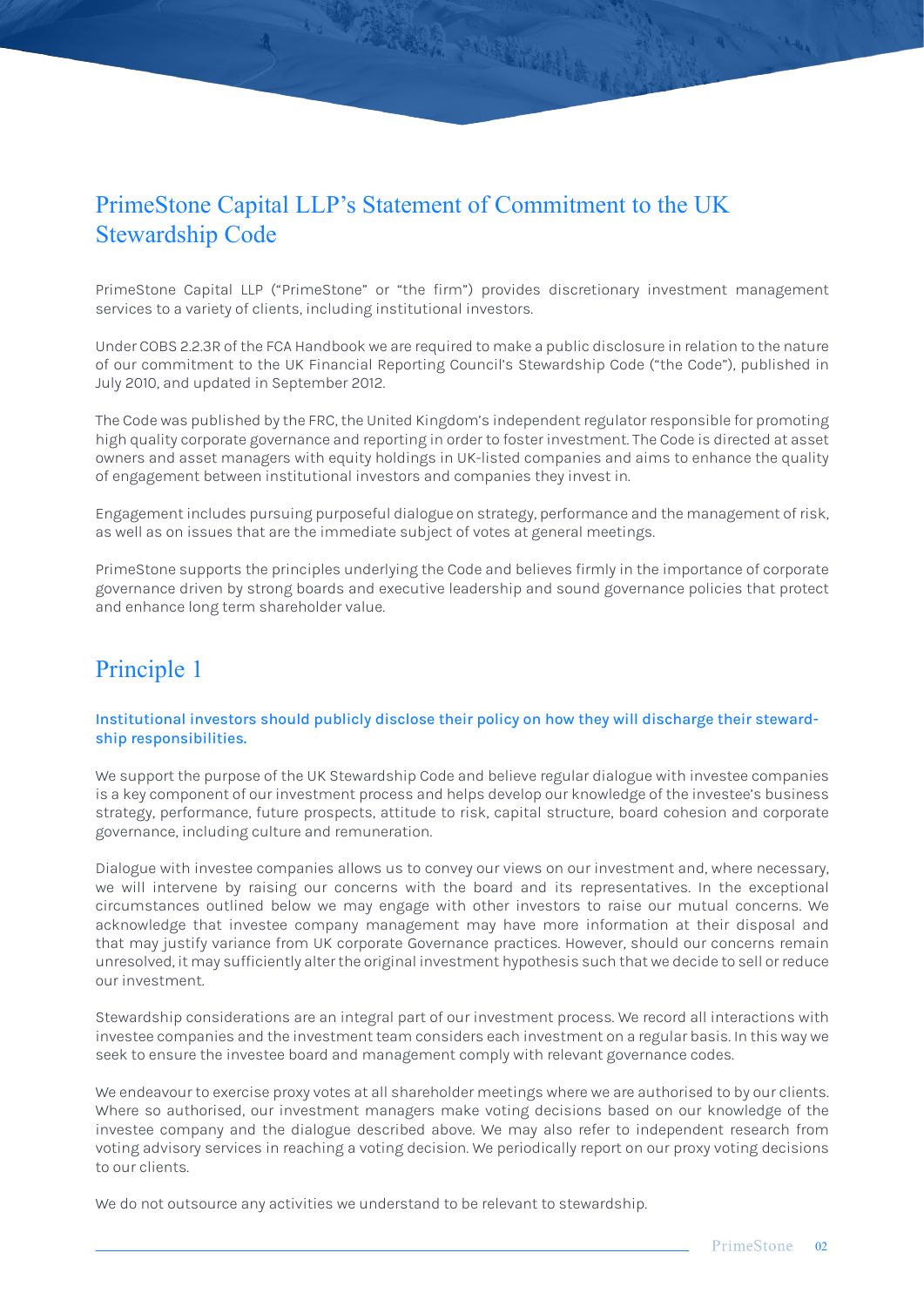### Principle 2

### Institutional investors should have a robust policy on managing conflicts of interest in relation to stewardship which should be publicly disclosed.

A PARKS MELBERGE

The firm is authorised and regulated by the Financial Conduct Authority, which requires firms to identify, and mitigate any conflicts of interest between itself, its clients, and between clients that may result in a loss to them. We maintain a conflicts of interest policy and register to satisfy this requirement, which is subject to regular management review.

We act as investment managers with a fiduciary responsibility to act in the best interest of our clients. We do not undertake any other business activities that might give rise to a conflict of interest. We seek to optimise investment returns for our clients through thorough investment research and, since our revenues are dependent on both management and performance, believe our interests are aligned. Where a conflict exists between clients' interests in relation to, for example, voting, engagement, nomination of directors, etc. we will assess this and manage the conflict in accordance with our Conflicts of Interest policy.

We do not act for more than one client and so do not have any conflict of interest issues pertaining to dealing with multiple clients.

# Principle 3

### Institutional investors should monitor their investee companies.

We are of the firm opinion that continuous and effective monitoring of investee companies is a fundamental responsibility of an asset management firm. We monitor a comprehensive range of information from financial analysis of publicly available information, market intelligence from industry sources, broker research, fundamental analysis and meetings with the board and senior managers. A fundamental part of that analysis is ensuring the firm complies with the UK Corporate Governance Code or can explain any divergence from it. All relevant information is recorded and analysed as part of PrimeStone's pre and post investment process.

Where we become insiders we will follow our internal Insider policy.

### Principle 4

### Institutional investors should establish clear guidelines on when and how they will escalate their stewardship activities.

PrimeStone actively engages with investee company management regularly as part of our fundamental investment process, which seeks to optimise investment returns. We view engagement as a two-way communication process: a means of enhancing our knowledge of the investee company and as a means for conveying shareholder concerns. We seek to engage with boards on a confidential basis to constructively resolve any concerns and allow them to explain their position.

Notwithstanding the above, we have chosen not to define a prescriptive basis for escalation because the circumstances will vary from case to case. However, where our dialogue fails we may be prepared to escalate our concerns by acting collectively with other shareholders, subject to legal and regulatory constraints. Failing that, if we perceive the concern has changed the investment thesis, we may sell or reduce our holding. As investment professionals we believe we are best placed to act in our clients' best interests.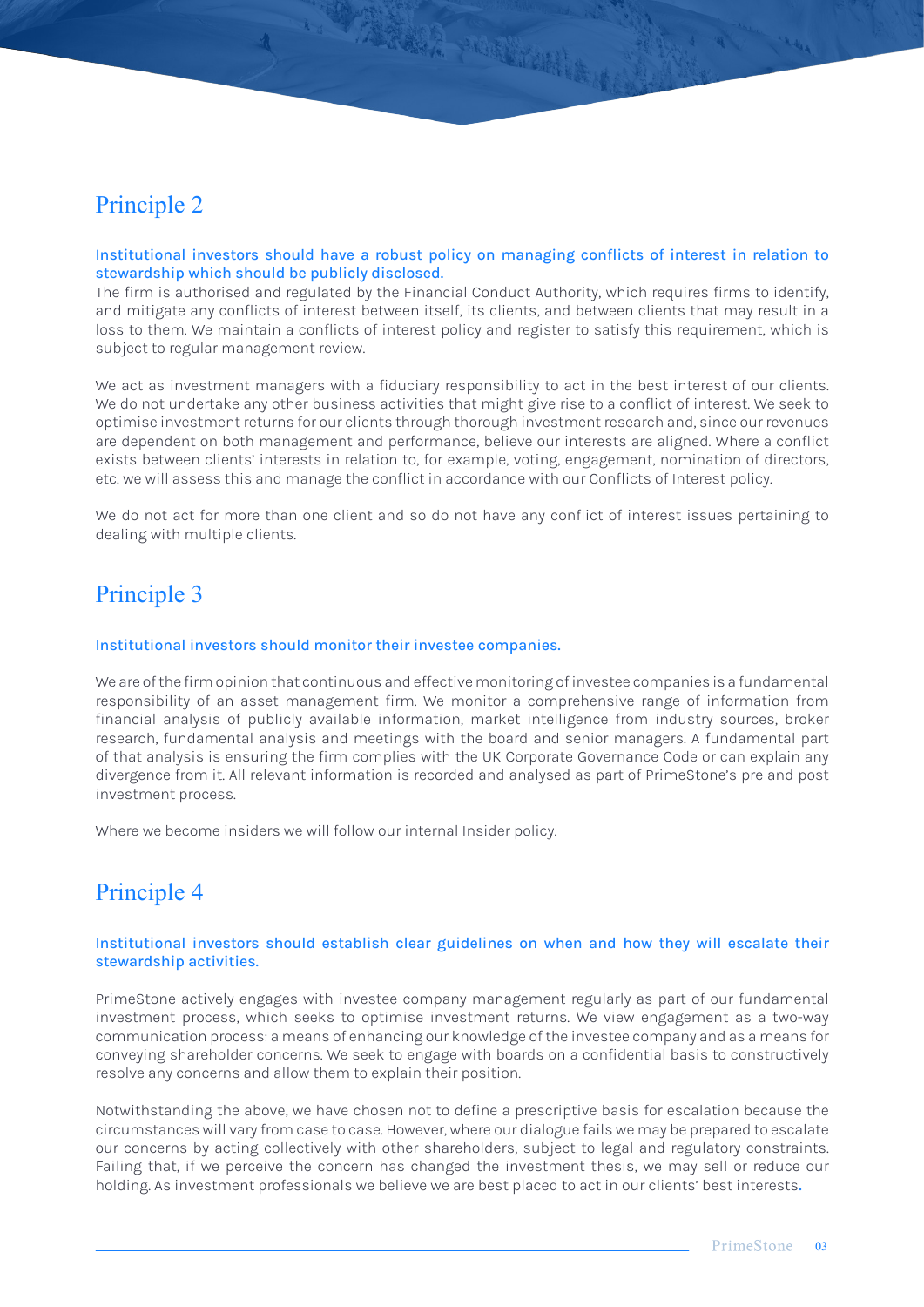# Principle 5

#### Institutional investors should be willing to act collectively with other investors where appropriate.

A TARAR PORTALLE

We believe we have sufficient expertise and knowledge of investee companies to deal with any concerns that we might have about the investee company's business activities, strategy or corporate governance. In most cases we would expect to engage with the board on our own initiative or we may decide to dispose of or reduce our holding. However, in certain circumstances, where we believe the issue is of significance and wish to retain our holding, we recognise that collective action with other shareholder may be more effective. This will be dealt with on a case-by-case basis, and with due regard to our policies on conflicts of interest and inside information.

We will only act collectively where we are satisfied it will not breach legal, regulatory, market conduct or confidentiality obligations applicable. Any collective action will only be used to raise legitimate concerns about corporate issues and/or governance issues. The actions may include discussions with other shareholders about concerns to be raised with the board, joint representations by shareholders to the board and agreement between shareholders to vote in a specific way.

# Principle 6

#### Institutional investors should have a clear policy on voting and disclosure of voting activity.

We aim to exercise proxy voting rights on behalf of our clients for every investee company regardless of geographic location. The voting decisions are based on in-depth research and knowledge of the investee company. We believe that exercising voting rights is an important responsibility of institutional shareholders and helps improve corporate governance standards and holds management to account. We will draw our own conclusions based on our knowledge of the investee company and will vote based on those conclusions, which may be in opposition to the investee's board. If appropriate, we would seek to engage the board prior to voting to explain our conclusions and resolve differences of opinion.

### Principle 7

### Institutional investors should report periodically on their stewardship and voting activities.

We will maintain a clear record of our stewardship activities and will regularly report on our engagement and voting activities to our clients as part of our regular communications. This will include information on voting and rationale behind decisions taken.

However, we will not make detailed disclosure on the nature of that activity or conclusions drawn as the information may be confidential, subjective and is often used to inform our investment decisions. As such, our investment performance will reflect whether our engagement with investees has been effective.